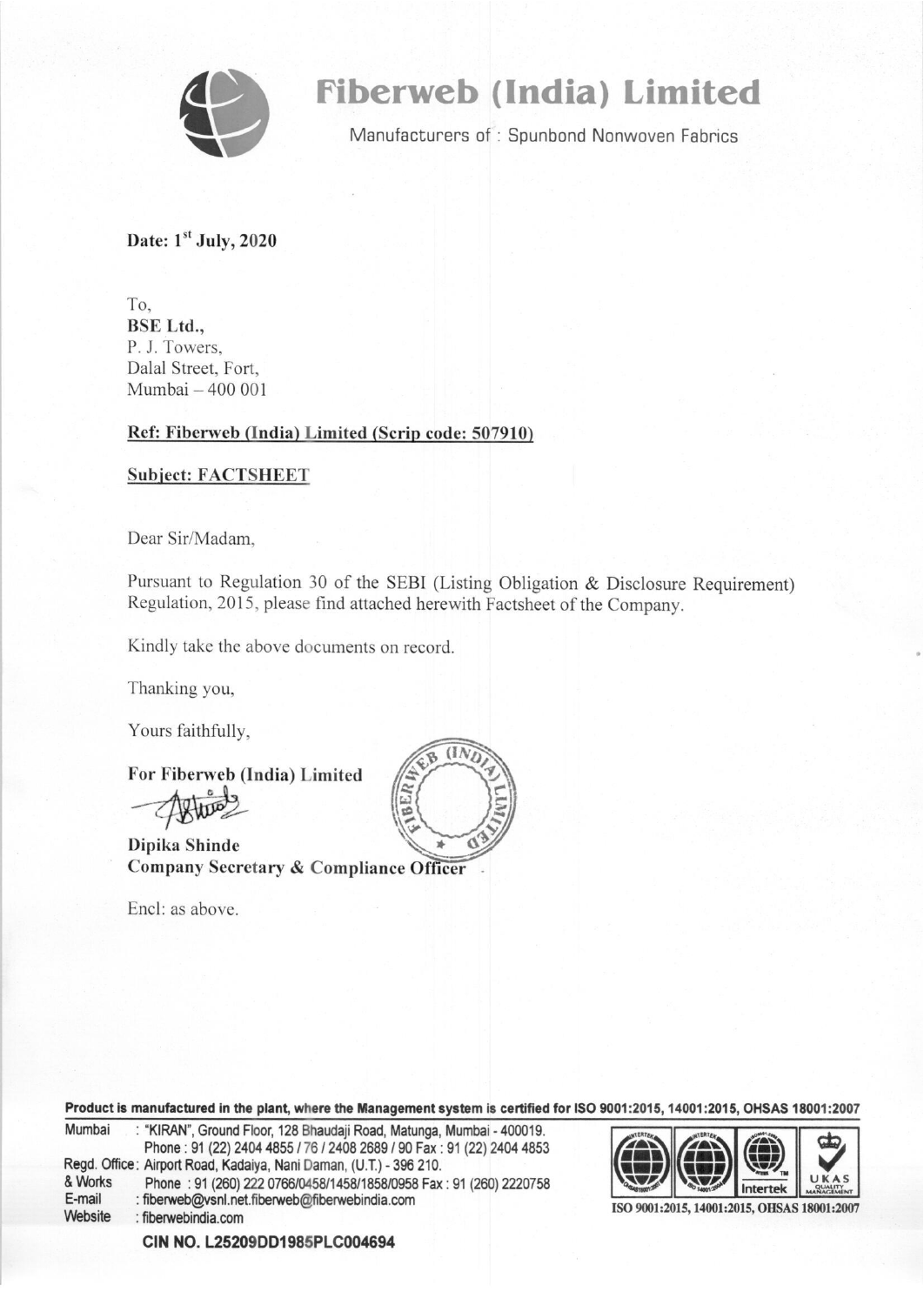### **FACTSHEET**

### **June 2020**

### **I** OVERVIEW

Fiberweb is engaged in manufacturing of innovative, quality spun-bond polypropylene nonwoven roll goods and products used globally in various industries, such as hygiene, agriculture crop cover and medical & industrial clothing. the Company with its excellence in manufacturing, producing and supplying high quality roll goods to various users all over the world including few of the fortune 500 clients.



### **MANUFACTURING FACILITY AT DAMAN**



**SHAREHOLDING PATTERN** [as on 31st March 2020]



### **KEY FACTS**



### **SEGMENT WISE SALES BREAKUP**



### **FY20 FINANCIAL HIGHLIGHTS**

| <b>Particular</b>  | <b>FY20</b> | <b>FY19</b> |
|--------------------|-------------|-------------|
| <b>Net Revenue</b> | 98.18       | 152.71      |
| <b>Expenses</b>    | 87.41       | 127.16      |
| <b>EBITDA</b>      | 16.82       | 10.45       |
| <b>EBIT</b>        | 12.11       | 5.91        |
| <b>PBT</b>         | 11.95       | 5.78        |
| <b>PAT</b>         | 10.18       | 5.78        |
|                    |             |             |

### **STOCK INFORMATION** [as on 30th June, 2020]

|      | <b>Stock Price</b>        | <b>INR 23.85</b> |
|------|---------------------------|------------------|
|      | 52 Week High/Low          | INR 25.10/8.89   |
| A    | Market Cap                | INR 68.87 Cr     |
|      | <b>Shares Outstanding</b> | 2.88 Cr          |
| $\%$ | Free Float                | INR 26.09 Cr     |

### **STOCK CHART** [as on 30<sup>th</sup> June, 2020]





(in INR Cr.)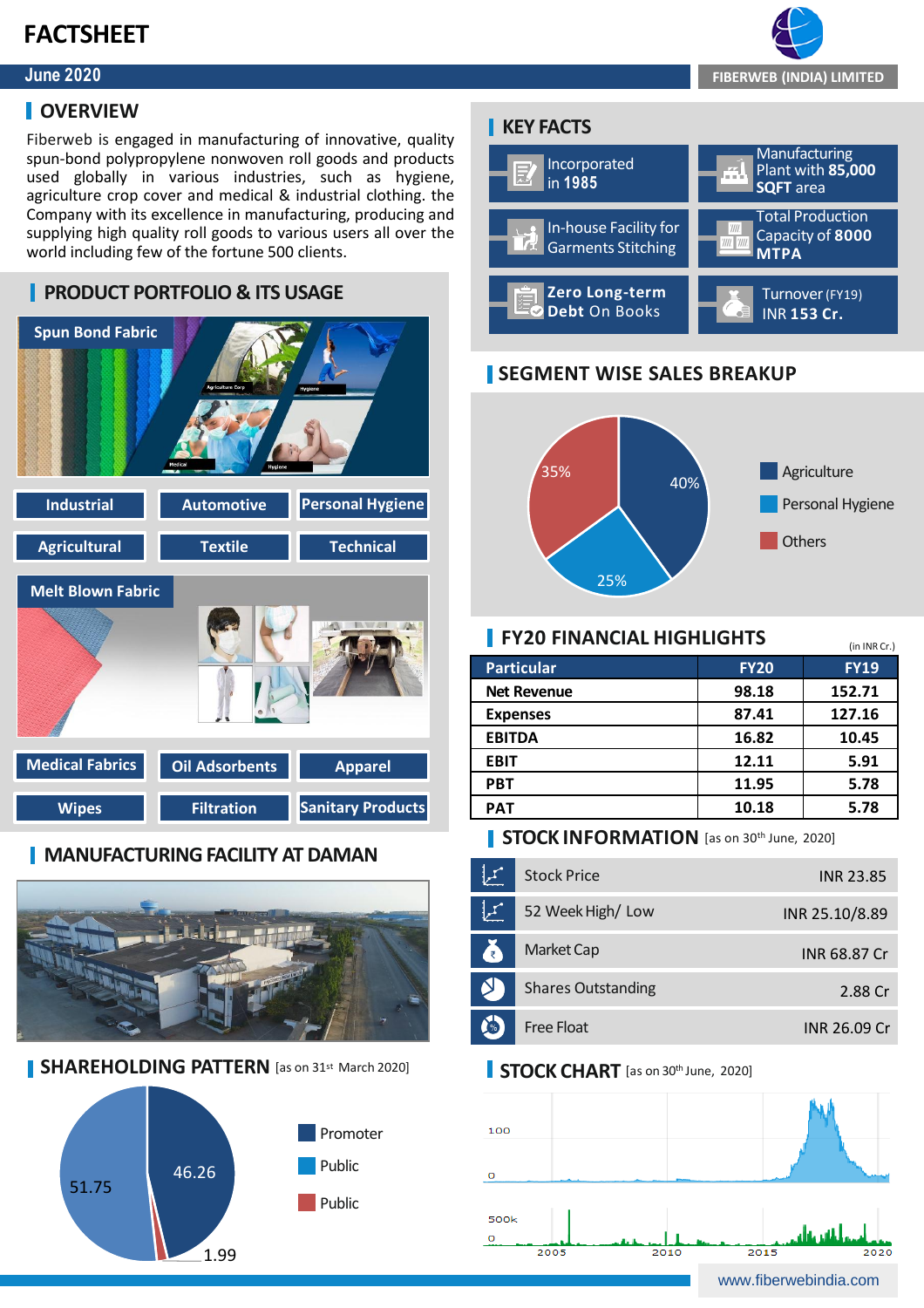### **FACTSHEET**

#### **June 2020**



### **INDUSTRY DYNAMICS & OPPORTUNITES**

- **The personal hygiene market is expected to grow @ CAGR of 20% till 2020, led by rising disposable income and increasing awareness**
- **The Geotextile market is expected to reach ~USD 9.3bn by 2022 @ CAGR of 10.2% from 2017**
- **India's nonwoven market is growing at a rate of 8- 10% & the market is expected to grow at a rate of 12-15% in future.**
- **India is expected to emerge as the world's 3rd largest passenger vehicle market by 2021 with annual production to ~5mn vehicles. This will increase the demand for non-woven**
- **The Indian packaging industry is likely to witness CAGR growth of 18% with the increase in share of non-woven**
- **However the consistent growth showing up usage in automotive, filtration, geotextiles and the medical and hygiene sector, the growth will escalate in value terms too.**

### **KEY MANAGEMENT TEAM**

**Mr. Pravin Sheth (Chairman Emeritus)**  **Mr. Bhavesh Sheth (President)**

**Mr. G Ravindran Mr. Mukesh Pandya (Chief Financial Officer)**

### **KEY STRENGTHS**

**Pioneer and amongst leading players in manufacturing of melt blown & Spun bond nonwoven fabric in India** 

**Well set supply chain, with most of the raw material sourced from the world's largest O&G company, Exxon Mobil**

**State-of-art manufacturing facility at Daman, with machines procured from Reifenhauser GMBH of Germany**

**Best in class product quality with International accreditations and certifications - ISO 9001-2008, 14001-2004, OHSAS 18001:2007, Intertek and UKAS**

**Product innovation & cost competitiveness.**

### **THE COVID – 19 OPPORTUNITY**



#### **Personal Protective Equipment (PPE) Kits**

- Provided Forward Integration Opportunity
- Company has started full in house manufacturing of the kits
- Continuously increasing the manufacturing



#### **Face Masks N95 & N99**

• The main material for the mask is Melt Blown Fabric, The Company is one of the largest manufacturer of it and Supplies to all leading manufactures in the country